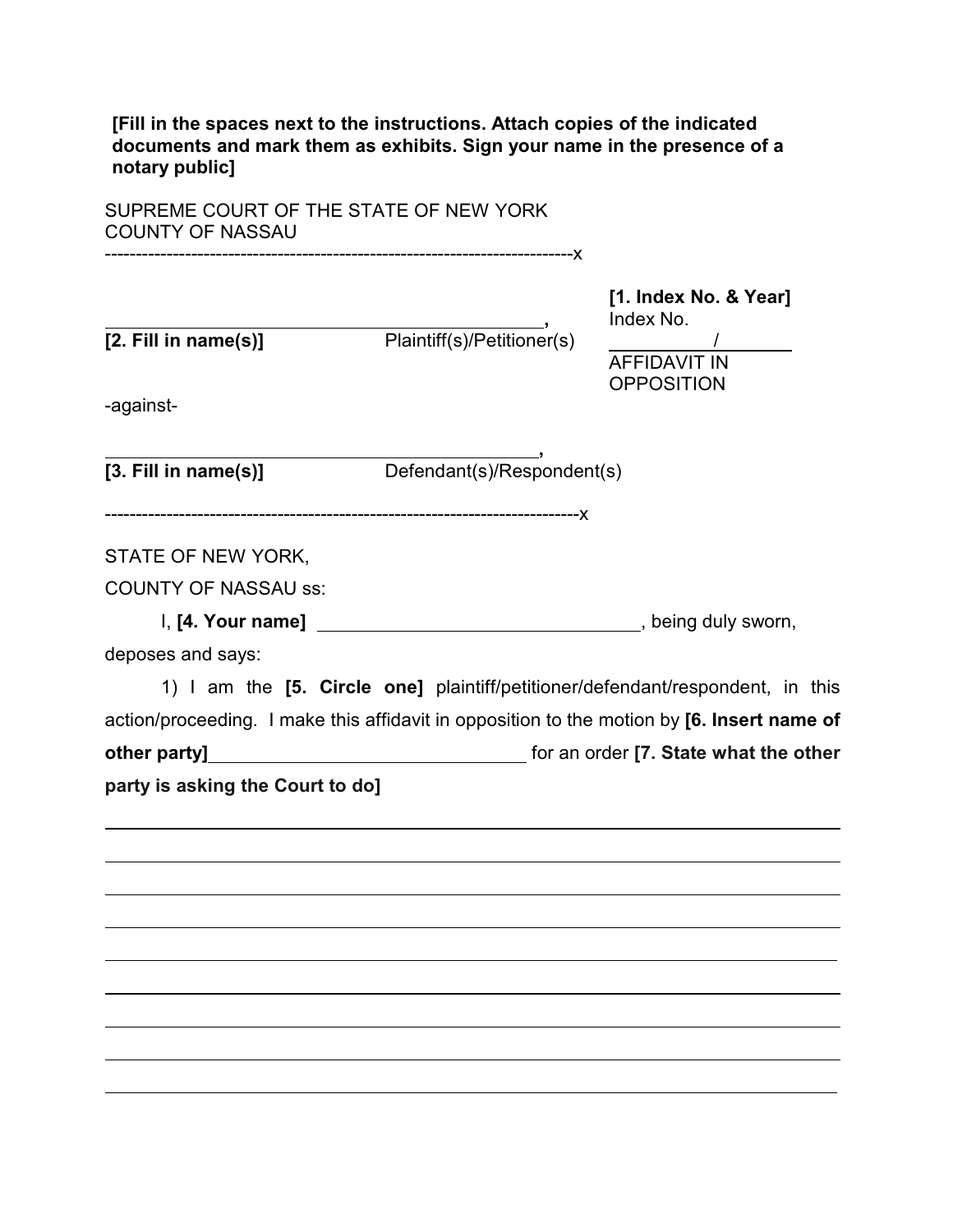2) I believe the Court deny the motion because **[8. Explain your reasons. Attach additional pages if necessary]**

WHEREFORE, I respectfully request that this motion be denied, and that I have such other and further relief as the Court may find to be just and proper.

 **[9. Sign your name before a Notary Public]**

**[10. Your Name]**

Sworn to before me this day of , 20

 Notary Public **[11. Affidavit must be notarized]**